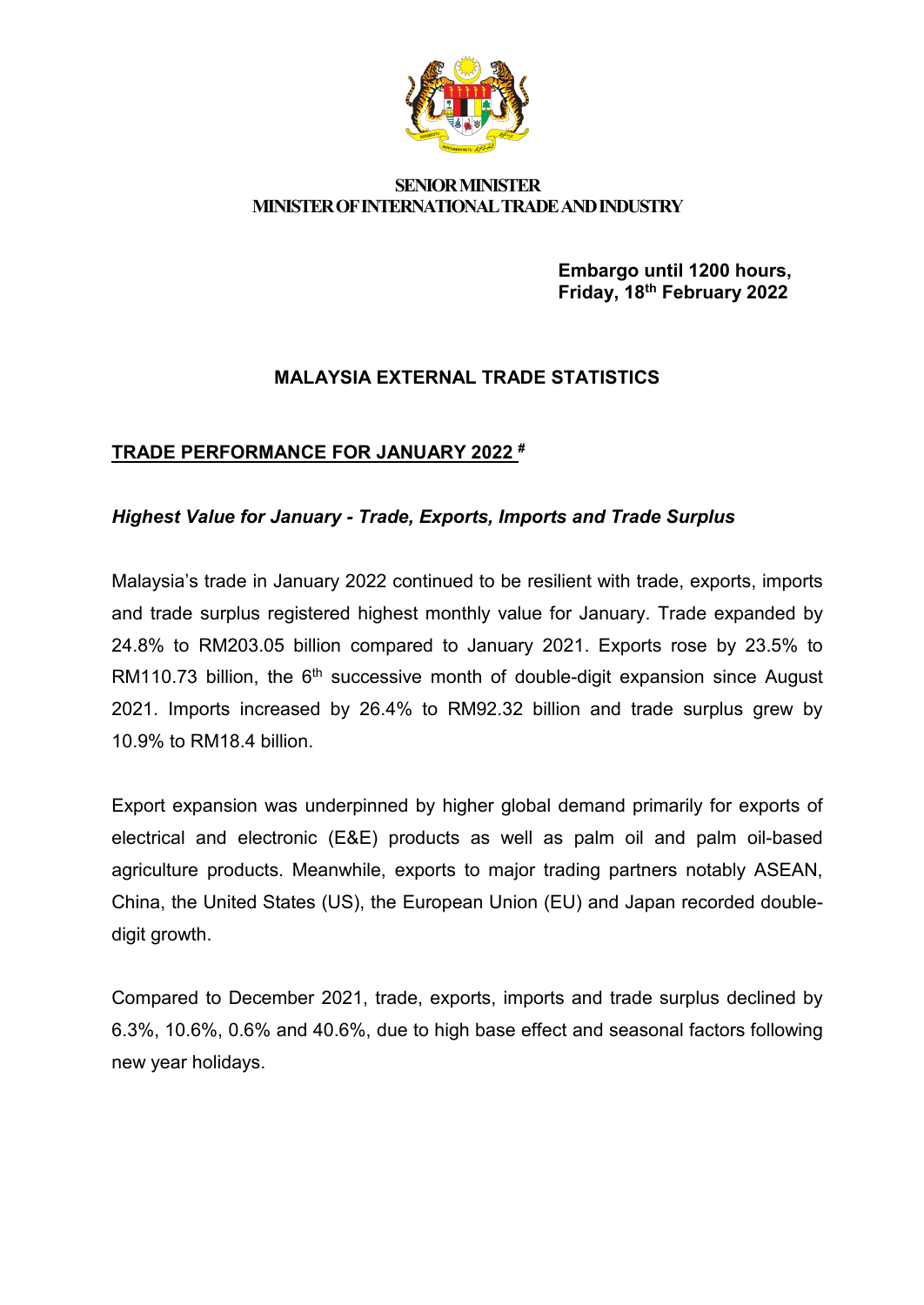# **Export Performance of Major Sectors**

# *All Major Sectors Recorded Double-Digit Export Growth*

In January 2022, all major sectors recorded double-digit y-o-y expansion, supported by significant export growth for almost all key products.

Exports of manufactured goods which made up 85.5% of total exports grew by 19.3% to RM94.67 billion, the sixth straight month of double-digit growth since August 2021. E&E products, manufactures of metal, petroleum products, chemicals and chemical products, palm oil-based manufactured products as well as machinery, equipment and parts each posted over RM1 billion increase in exports.

Exports of agriculture goods (7.9% share) surged by 75.6% to RM8.77 billion, the 11<sup>th</sup> consecutive month of double-digit growth since March 2021. The growth was boosted by strong exports of palm oil and palm oil-based agriculture products.

Exports of mining goods (6.2% share) edged up by  $38.4\%$  to RM6.82 billion, the  $10<sup>th</sup>$ successive month of double-digit growth since April 2021. This was on the back of higher exports of liquefied natural gas (LNG).

# **Major exports in January 2022:**

- E&E products, valued at RM44.77 billion and constituted 40.4% of total exports, grew by 22.1% from January 2021;
- Palm oil and palm oil-based agriculture products, RM6.90 billion, 6.2% of total exports, soared by 107.1%;
- Petroleum products, RM6.35 billion, 5.7% of total exports, expanded by 39.2%;
- Chemicals and chemical products, RM6.19 billion, 5.6% of total exports, increased by 31.6%; and
- Manufactures of metal, RM5.71 billion, 5.2% of total exports, surged by 53.9%.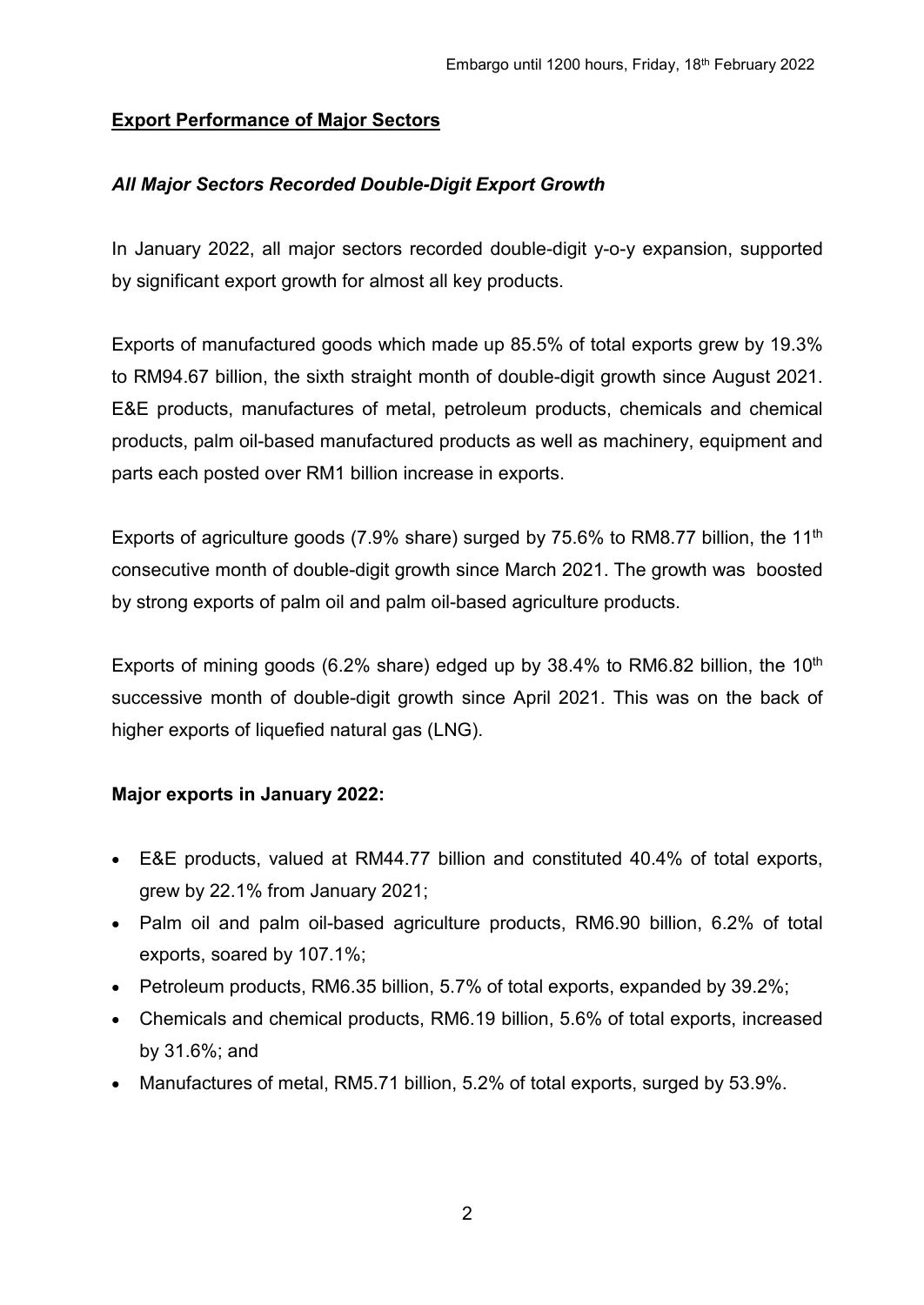On a month-on-month (m-o-m) basis, exports of manufactured, agriculture and mining goods declined by 10.1%, 20.8% and 2.7%, respectively.

### **Trade Performance with Major Markets**

### *ASEAN – Trade Continued to be Robust*

In January 2022, trade with ASEAN which took up 25.7% of Malaysia's total trade leaped by 21.4% y-o-y to RM52.23 billion. Exports expanded by 19.5% to RM30.76 billion following robust exports of petroleum products and E&E products. Imports from ASEAN climbed by 24.2% to RM21.48 billion.

### Breakdown of exports to ASEAN countries:

- Singapore RM15.03 billion, increased by 16.3%;
- Thailand RM5.20 billion, ↑21.0%;
- Viet Nam RM4.24 billion, ↑19.4%;
- Indonesia RM3.53 billion, ↑31.7%;
- Philippines RM1.81 billion, ↑15.3%;
- Brunei RM404.3 million, ↑18.6%;
- Myanmar RM335.2 million, ↑44.6%;
- Cambodia RM210.9 million, ↑46.1%; and
- Lao PDR RM3.6 million, ↓10.7%.

Exports to most ASEAN countries recorded significant increases notably to Singapore which grew by RM2.11 billion, due to higher exports of petroleum products. Exports to Thailand and Viet Nam registered an increase of RM902.2 million and RM689.4 million, respectively attributed to higher exports of E&E products, Indonesia (↑RM850.2 million, petroleum products) as well as the Philippines (↑RM240.5 million, palm oil and palm oil-based agriculture products).

On a m-o-m basis, trade, exports and imports declined by 8.3%, 8.6% and 7.9%, respectively.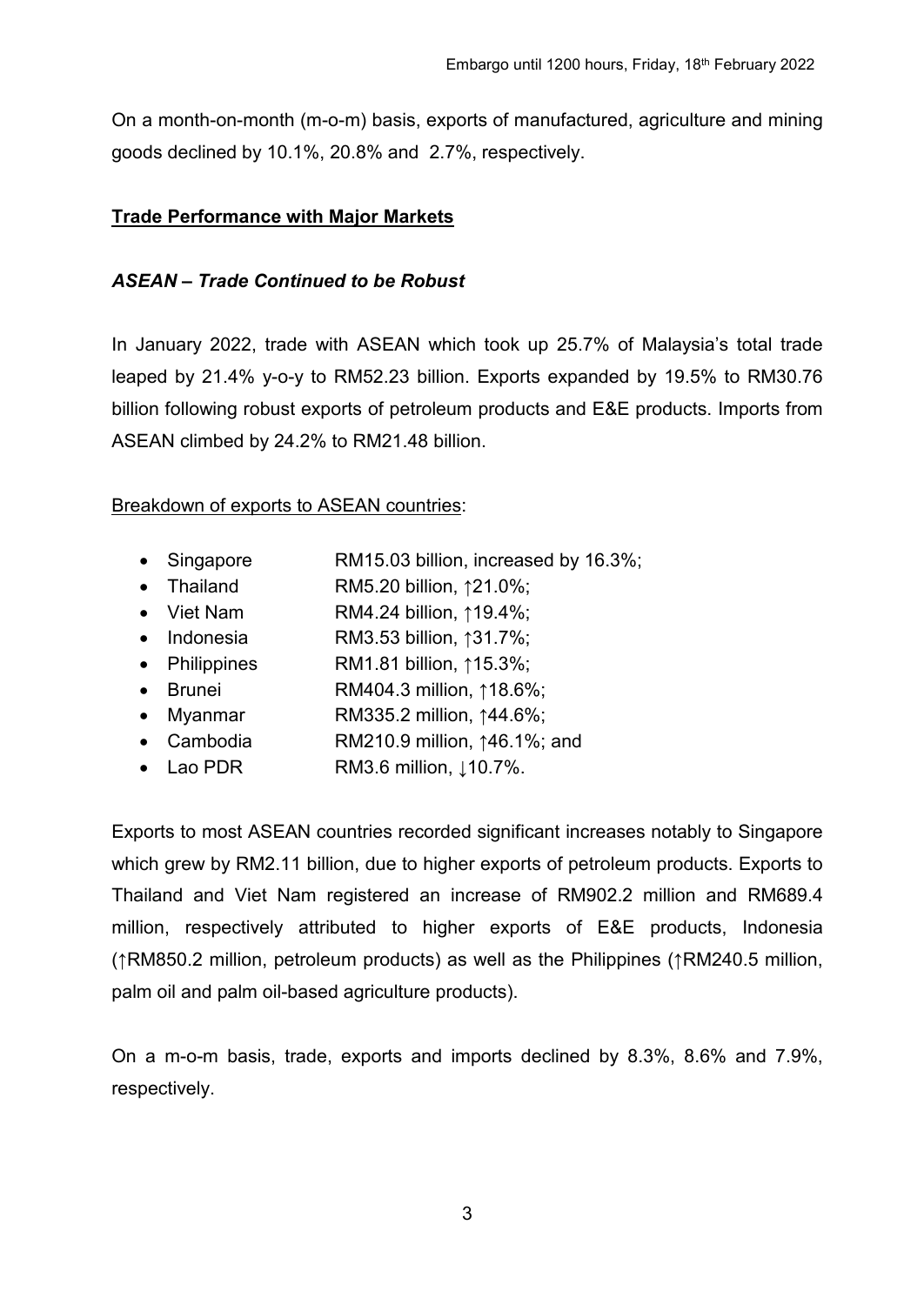### *China - 14th Successive Month of Double-Digit Trade Growth*

In January 2022, trade with China which absorbed 19.7% of Malaysia's total trade edged up by 33.7% y-o-y to RM39.99 billion, the  $14<sup>th</sup>$  consecutive month of doubledigit growth. Exports to China rose by 28.7% to RM16.88 billion, the fifth consecutive month of double-digit expansion since September 2021. This was driven by strong exports of E&E products and LNG. Imports from China increased by 37.6% to RM23.12 billion.

Compared to December 2021, imports grew by 4.8%, while trade and exports slipped by 5% and 15.9%, respectively.

# *The US – Export Growth was Boosted by E&E Products*

Trade with the US in January 2022 which accounted for 9.1% of Malaysia's total trade grew by 16.2% y-o-y to RM18.51 billion. Exports rose by 17.7% to RM12.14 billion, the sixth successive month of double-digit growth since August 2021. The expansion was underpinned mainly by growing exports of E&E products. Imports from the US was up by 13.3% to RM6.37 billion.

Compared to December 2021, trade, exports and imports declined by 12.4%, 15.3% and 6.2%, respectively.

#### *EU- Exports Continued its Upward Momentum*

Trade with the EU which comprised 8.1% of Malaysia's total trade in January 2022 expanded by 24.5% y-o-y to RM16.46 billion, registering the  $12<sup>th</sup>$  consecutive month of double-digit growth. Exports increased by 14.6% to RM9.19 billion on account of higher exports of E&E products, palm oil and palm oil-based products as well as iron and steel products. Imports from the EU climbed by 40% to RM7.27 billion.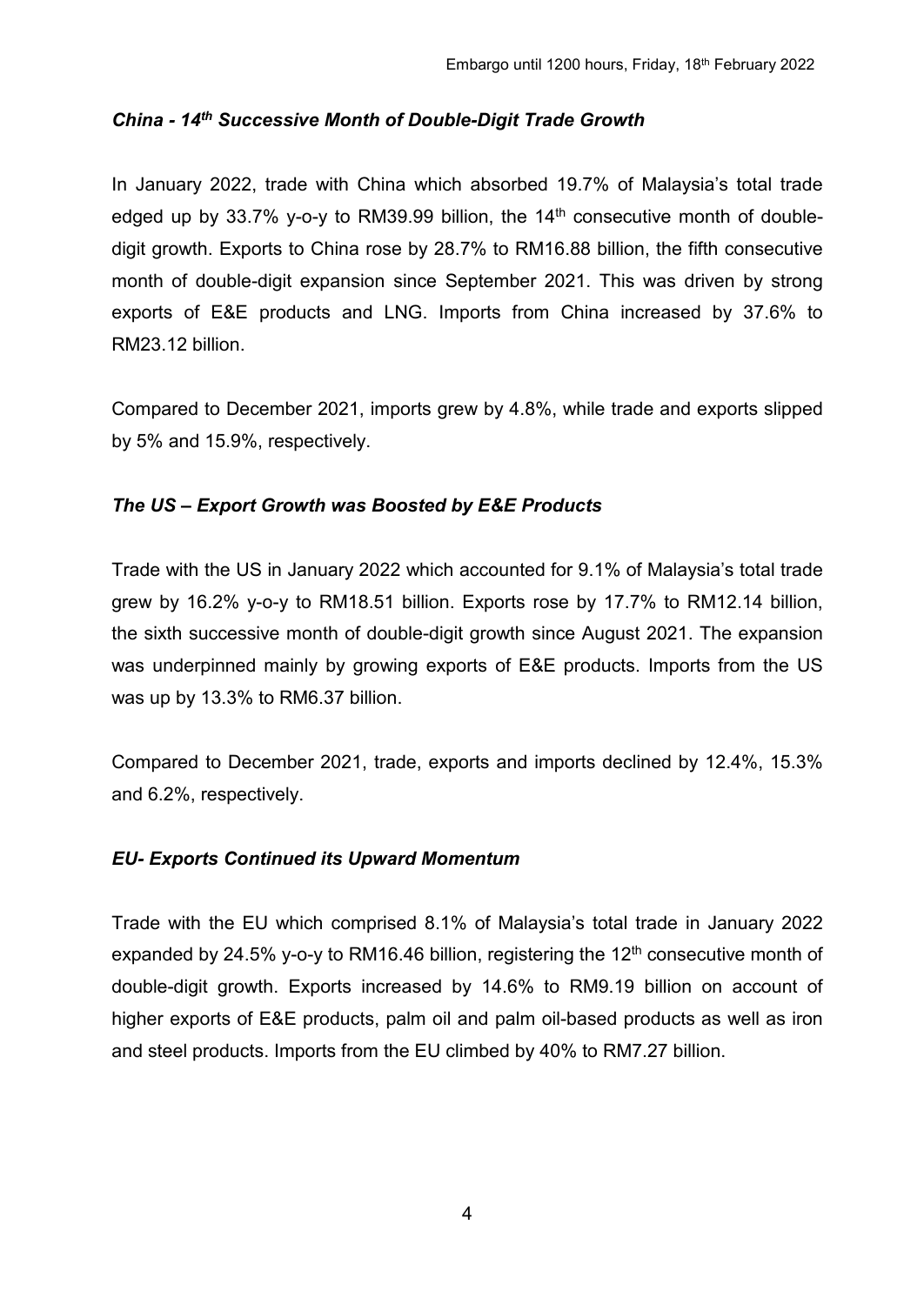Breakdown of exports to the top 10 EU markets which accounted for 91.5% of Malaysia's total exports to the EU were:

- Netherlands RM2.96 billion, increased by 44.2%;
- Germany RM2.38 billion,  $\lfloor 0.6\% \rfloor$
- Italy RM701.2 million, ↑86.0%;
- Belgium RM577.2 million, ↑34.1%;
- France RM441.1 million,  $\downarrow$ 46.2%;
- Spain RM356.4 million,  $\, 8.0\%$
- Poland RM322.8 million, ↓3.9%;
- Hungary RM269.0 million, ↑57.2%;
- Czech Republic RM245.1 million, ↑18.2%; and
- Slovenia RM163.9 million, ↑19.1%.

Exports to EU major markets that recorded robust expansion were the Netherlands which increased by RM908.0 million due to higher demand for E&E products, Italy (↑RM324.2 million, palm oil and palm oil-based agriculture products) and Belgium (↑RM146.8 million, palm oil-based manufactured products).

On a month-on-month basis, imports increased by 12.1%, while trade and exports contracted by 0.8% and 9.1%, respectively.

# *Japan – Double-Digit Export Expansion for 11th Consecutive Month*

In January 2022, trade with Japan which represented 6.3% of Malaysia's total trade leaped by 10.2% y-o-y to RM12.85 billion. Exports edged up by 10% to RM7.13 billion, the  $11<sup>th</sup>$  successive month of double-digit expansion since March 2021. This was underpinned by strong exports of manufactures of metal, LNG as well as iron and steel products. Imports from Japan grew by 10.5% to RM5.72 billion.

On a m-o-m basis, exports was higher by 3.1%, while trade and imports reduced by 8.3% and 19.5%, respectively.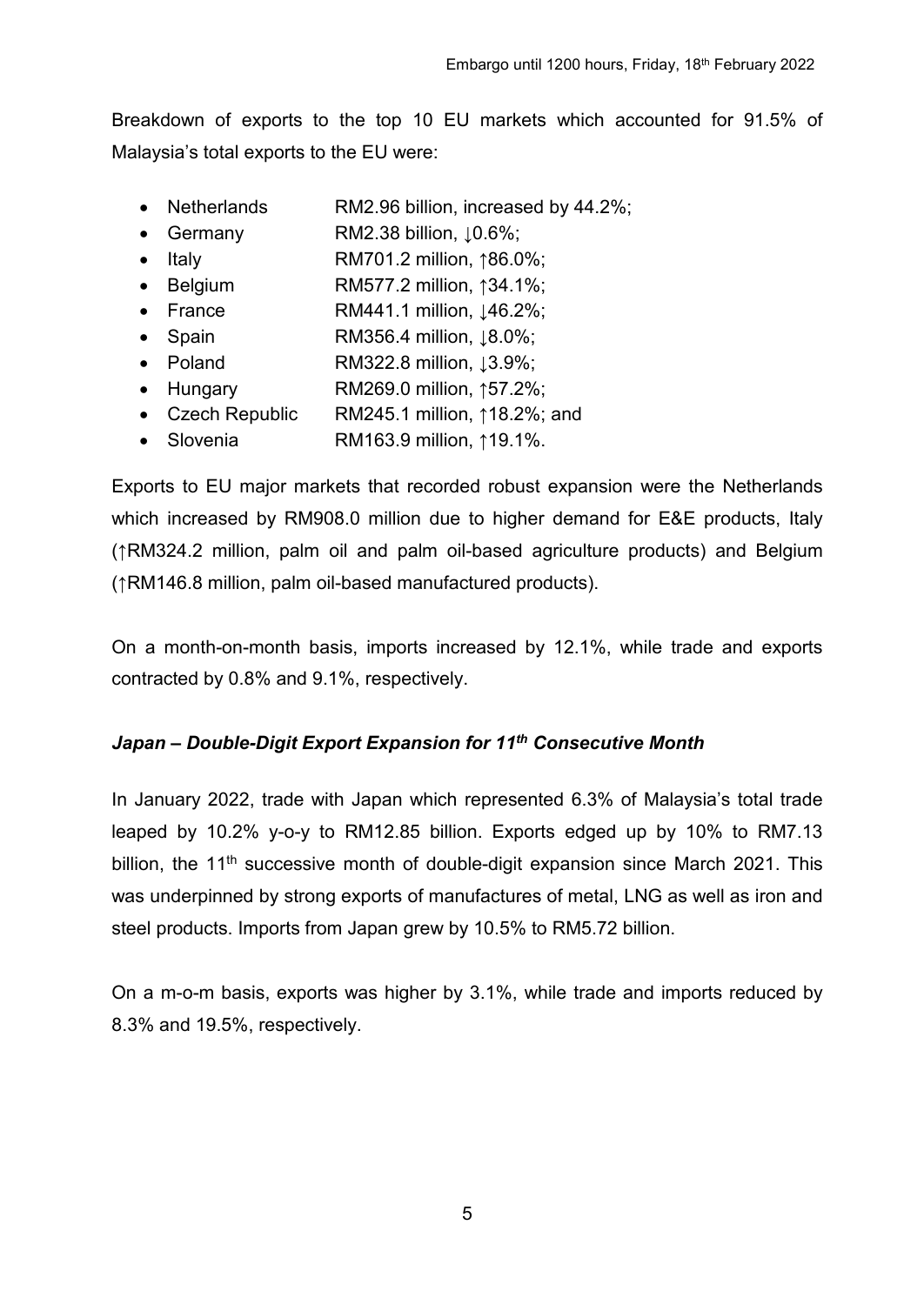# *Trade with FTA Partners*

In January 2022, trade with Free Trade Agreement (FTA) partners which constituted 67.7% of Malaysia's total trade grew by 25.5% y-o-y to RM137.46 billion. Exports to FTA partners climbed by 23.9% to RM75.18 billion and imports rose by 27.6% to RM62.28 billion.

Increase in exports were recorded to **Hong Kong SAR**, by 13.3% to RM6.86 billion owing to robust exports of E&E products. Higher exports were also recorded to **India**, by 77.8% to RM4.46 billion and **Pakistan** (↑43.1% to RM337.8 million) led by strong exports of palm oil and palm oil-based agriculture products. Meanwhile, exports to **the Republic of Korea**, expanded by 46.3% to RM3.84 billion due to growing exports of petroleum products, **Australia** (↑1.3% to RM2.84 billion, crude petroleum), **Turkey** (↑134.1% to RM1.64 billion, manufactures of metal) and **Chile** (↑52.9% to RM143.2 million, chemicals and chemical products).

Compared to December 2021, trade, exports and imports were lower by 7.1%, 9.9% and 3.6%, respectively.

#### **Import Performance**

Total imports in January 2022 grew by 26.4% y-o-y to RM92.32 billion. The three main categories of imports by end use which accounted for 74.9% of total imports were:

- **Intermediate goods**, valued at RM50.52 billion or 54.7% of total imports, increased by 28.3%, following higher imports of parts and accessories of capital goods (except transport equipment) particularly electrical machinery, equipment and parts;
- **Capital goods,** valued at RM9.97 billion or 10.8% of total imports, grew by 37.7%, due to strong imports of capital goods (except transport equipment), primarily parts for machinery and mechanical appliances; and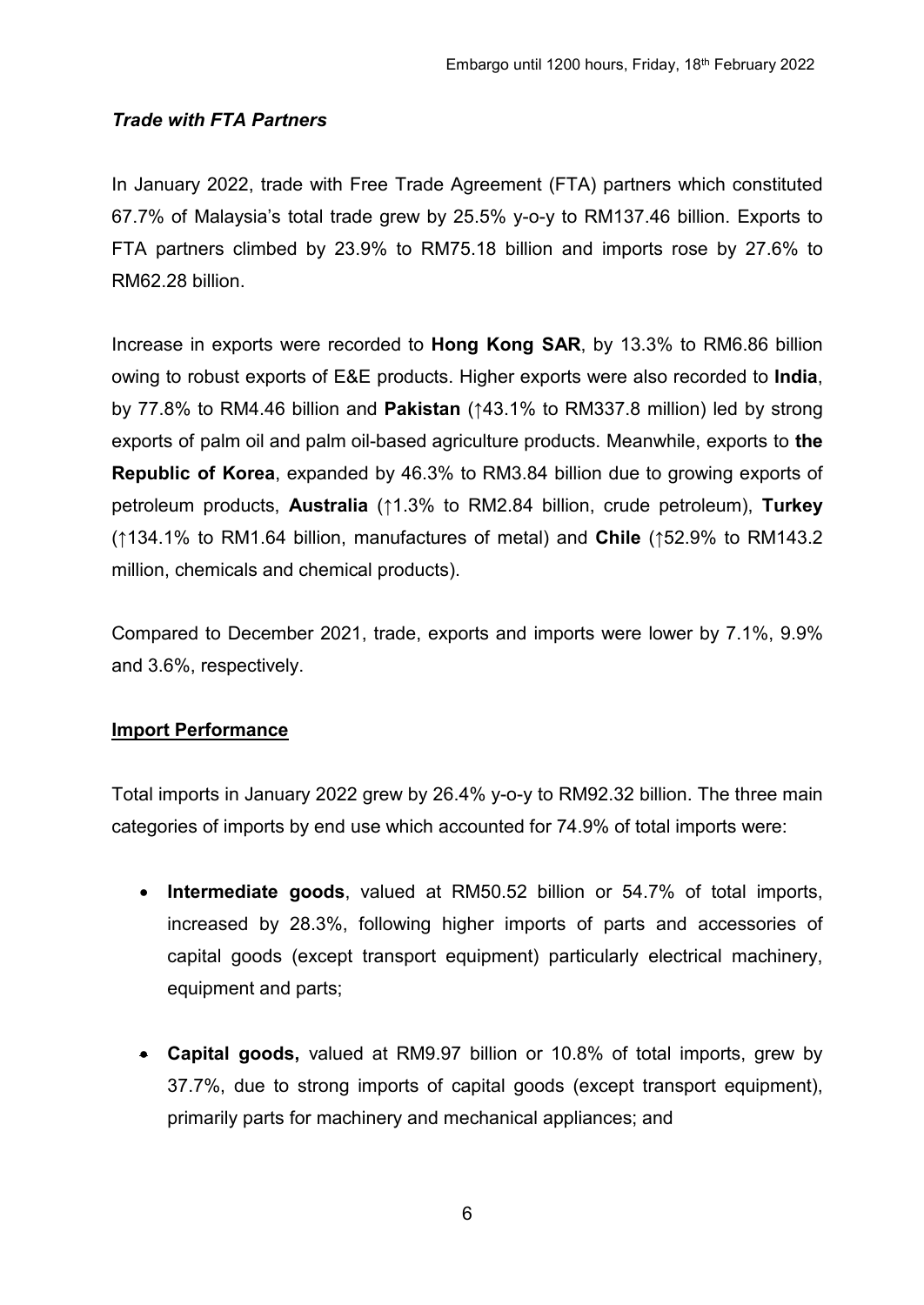• **Consumption goods,** valued at RM8.63 billion or 9.3% of total imports, rose by 32%, as a result of higher imports of processed food and beverages mainly for household consumption especially meat and offal.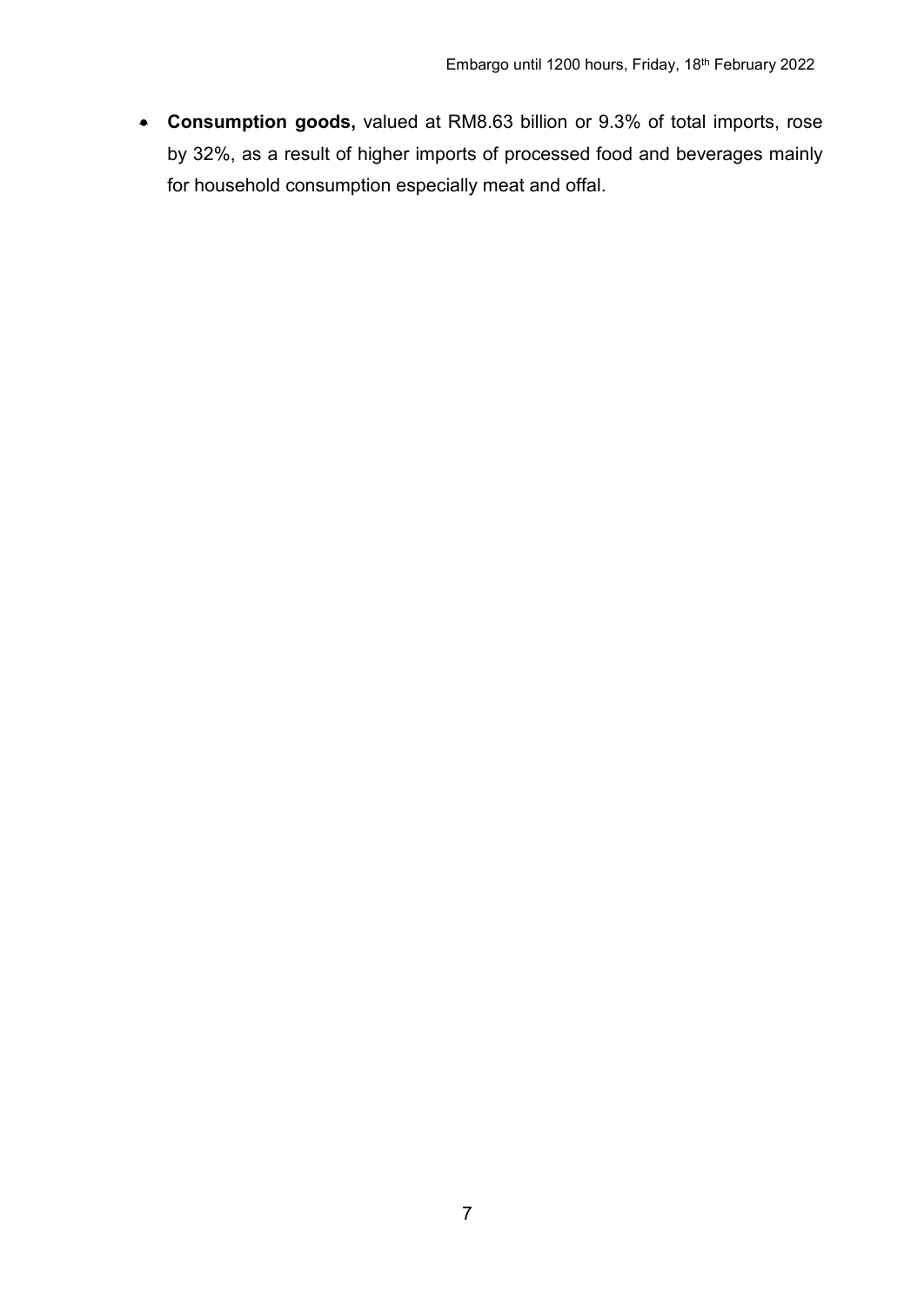#### *# Notes:*

- *It should be noted that, conceptually, the export and import figures in the external trade statistics are different*  from that in the goods account of the balance of payments compilation. The compilation of international *merchandise trade statistics is usually based on customs records, which essentially reflect the physical movement of goods across borders, and follow international guidelines on concepts and definitions i.e. International Merchandise Trade Statistics: Concepts and Definitions 2010 (IMTS 2010) which is different from the principles of the System of National Accounts (SNA) and the Balance of Payments Compilation. Goods are defined in the SNA as "physical objects for which a demand exists, over which ownership rights can be established and whose ownership can be transferred from one institutional unit to another by engaging in transactions on markets".*
- *"This is a preliminary release, full details would be published in the "MONTHLY EXTERNAL TRADE STATISTICS" report by the Department of Statistics, Malaysia, to be disseminated on Monday, 28th February 2022 and can be downloaded through statistic at the Department of Statistics, Malaysia's portal (https://newss.statistics.gov.my/newss-portalx/ep/epLogin.seam).*
- *This media release can be accessed through the portal of Malaysian External Trade Statistics, Ministry of International Trade and Industry [\(http://www.miti.gov.my\)](http://www.miti.gov.my/) and Malaysia External Trade Development Corporation [\(http://www.matrade.gov.my\)](http://www.matrade.gov.my/).*
- *The January 2022 data is provisional and subject to revision in later issue.*
- *With effect from reference month April 2018, selection of codes for exports and imports of palm oil and palm oil-based products has been reviewed and revised for better representation of the product and this has resulted in some changes to the data.*
- *FTA partners comprises of 19 countries: China, Singapore, Japan, Thailand, Republic of Korea, Indonesia, India, Australia, Viet Nam, Philippines, New Zealand, Turkey, Pakistan, Myanmar, Cambodia, Brunei, Chile, Lao PDR and Hong Kong SAR.*
- *With effect from reference month of February 2020, the United Kingdom no longer be a Member State of the European Union (EU).*
- *Total figure may not add up due to rounding.*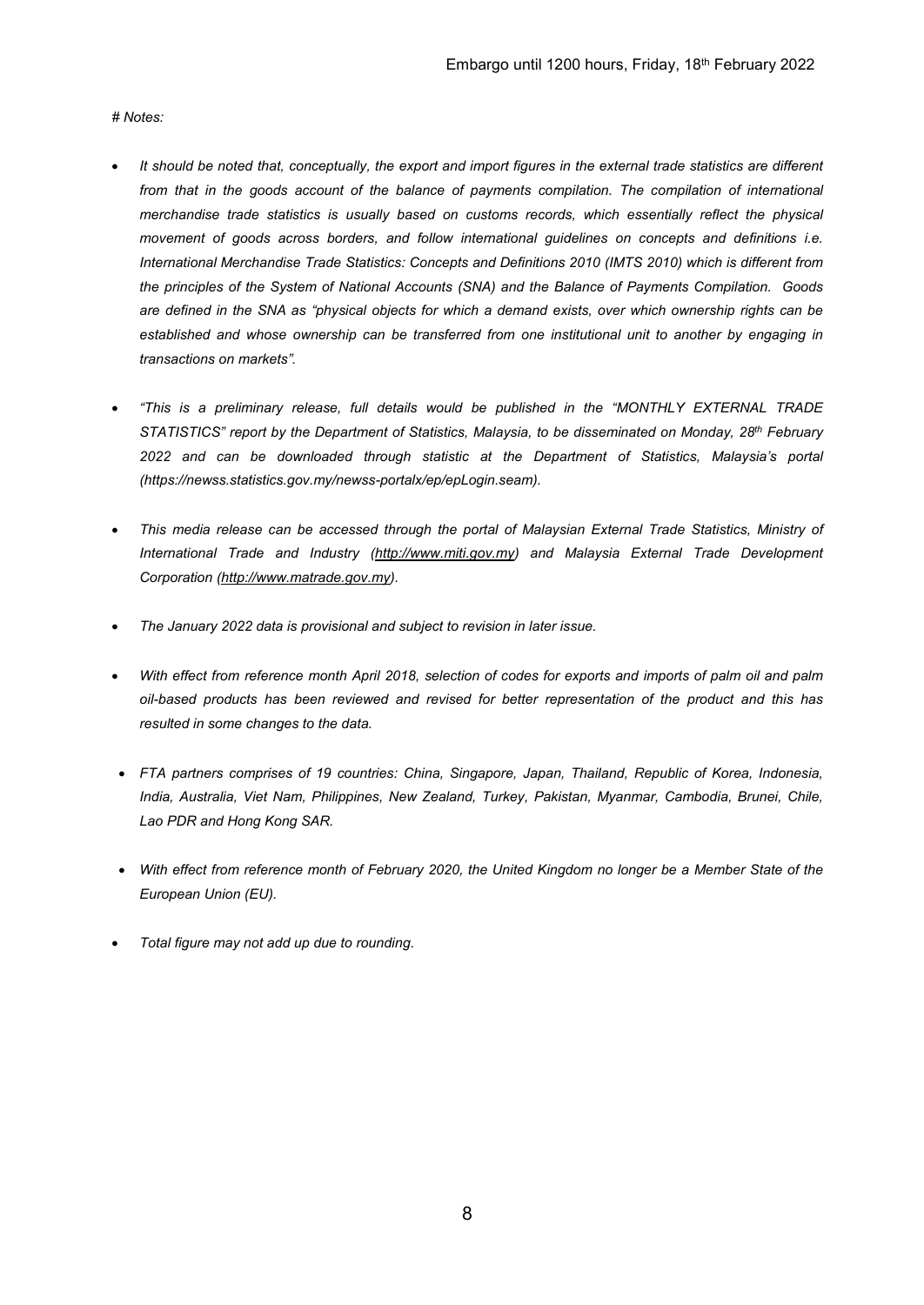| Year/<br><b>Period</b> | <b>Total</b><br><b>Exports</b><br>(RM Million) | <b>Total</b><br><b>Imports</b><br>(RM Million) | <b>Trade</b><br><b>Balance</b><br>(RM Million) | <u>Total</u><br><b>Trade</b><br>(RM Million) |
|------------------------|------------------------------------------------|------------------------------------------------|------------------------------------------------|----------------------------------------------|
| 2021 <sup>p</sup>      |                                                |                                                |                                                |                                              |
| January                | 89,625.5                                       | 73,023.0                                       | 16,602.5                                       | 162,648.5                                    |
| February               | 87,567.1                                       | 69,690.0                                       | 17,877.0                                       | 157,257.1                                    |
| March                  | 104,997.6                                      | 80,794.1                                       | 24,203.6                                       | 185,791.7                                    |
| April                  | 105,590.2                                      | 85,231.3                                       | 20,358.9                                       | 190,821.4                                    |
| May                    | 92,313.4                                       | 78,559.8                                       | 13,753.6                                       | 170,873.3                                    |
| June                   | 105,486.8                                      | 83,230.4                                       | 22,256.4                                       | 188,717.2                                    |
| July                   | 97,320.7                                       | 83,563.7                                       | 13,756.9                                       | 180,884.4                                    |
| August                 | 95,586.5                                       | 74,198.5                                       | 21,388.0                                       | 169,785.0                                    |
| September              | 110,830.7                                      | 84,701.7                                       | 26,129.0                                       | 195,532.4                                    |
| October                | 114,430.1                                      | 88,129.9                                       | 26,300.2                                       | 202,560.0                                    |
| November               | 112,203.3                                      | 93,262.4                                       | 18,940.9                                       | 205,465.8                                    |
| December               | 123,849.7                                      | 92,859.1                                       | 30,990.6                                       | 216,708.8                                    |
| 2021 (Jan-Dec) $P$     | 1,239,801.6                                    | 987,244.0                                      | 252,557.6                                      | 2,227,045.6                                  |
| 2022 <sup>p</sup>      |                                                |                                                |                                                |                                              |
| January                | 110,725.3                                      | 92,320.9                                       | 18,404.4                                       | 203,046.2                                    |
| Change $m$ -o-m $(\%)$ | $-10.6$                                        | $-0.6$                                         | $-40.6$                                        | $-6.3$                                       |
| Change $y$ -o- $y$ (%) | 23.5                                           | 26.4                                           | 10.9                                           | 24.8                                         |

# **TABLE 1: SUMMARY OF MALAYSIA'S EXTERNAL TRADE**

Note: Total figure may not add up due to rounding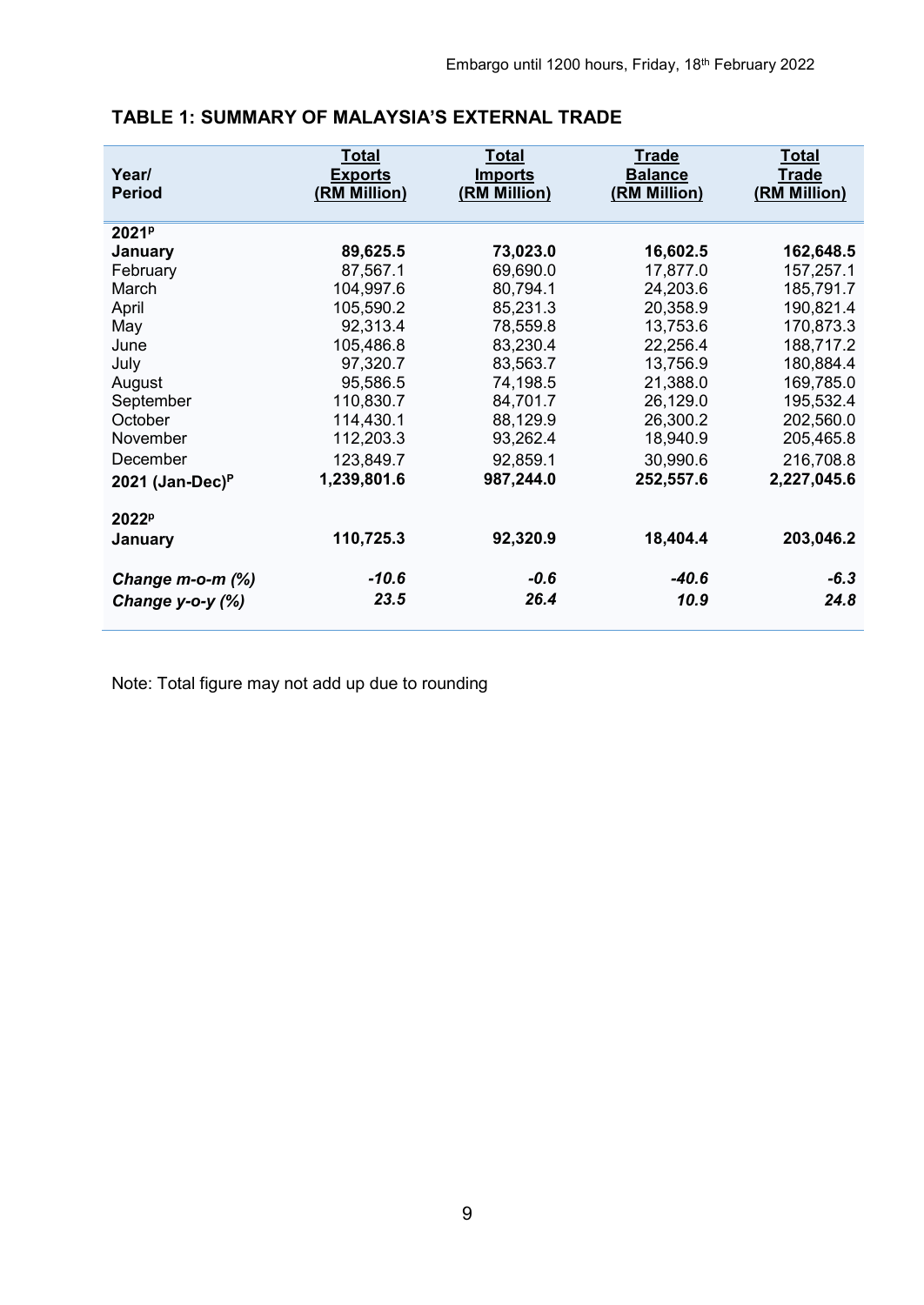| <b>Products</b>                           | Jan<br>2022 <sup>p</sup> | <b>Dec</b><br>2021 <sup>p</sup> | Jan<br>2021 <sup>p</sup> | Change<br>$m$ -o-m | Change<br>$y - 0 - y$ |
|-------------------------------------------|--------------------------|---------------------------------|--------------------------|--------------------|-----------------------|
|                                           | <b>RM Million</b>        | <b>RM Million</b>               | <b>RM Million</b>        | $\frac{9}{6}$      | $\%$                  |
| <b>Total Exports</b>                      | 110,725.3                | 123,849.7                       | 89,625.5                 | $-10.6$            | 23.5                  |
| <b>E&amp;E Products</b>                   | 44,770.5                 | 49,901.6                        | 36,652.7                 | $-10.3$            | 22.1                  |
| Palm Oil & Palm Oil-Based                 |                          |                                 |                          |                    |                       |
| <b>Agriculture Products</b>               | 6,899.1                  | 9,008.7                         | 3,330.5                  | $-23.4$            | 107.1                 |
| <b>Petroleum Products</b>                 | 6,347.9                  | 6,875.7                         | 4,560.6                  | $-7.7$             | 39.2                  |
| <b>Chemicals &amp; Chemical Products</b>  | 6,186.9                  | 6,814.3                         | 4,700.9                  | $-9.2$             | 31.6                  |
| <b>Manufactures of Metal</b>              | 5,709.5                  | 5,400.9                         | 3,709.2                  | 5.7                | 53.9                  |
| Machinery, Equipment & Parts              | 4,634.2                  | 5,122.4                         | 3,392.3                  | $-9.5$             | 36.6                  |
| <b>LNG</b>                                | 4,113.1                  | 4,417.7                         | 2,392.3                  | $-6.9$             | 71.9                  |
| <b>Optical &amp; Scientific Equipment</b> | 3,830.0                  | 4,794.8                         | 3,370.2                  | $-20.1$            | 13.6                  |
| Palm Oil-                                 |                          |                                 |                          |                    |                       |
| <b>Based Manufactured Products</b>        | 3,143.3                  | 3,741.9                         | 1,869.8                  | $-16.0$            | 68.1                  |
| <b>Rubber Products</b>                    | 2,960.6                  | 3,275.4                         | 6,362.2                  | $-9.6$             | $-53.5$               |

# **TABLE 2: MAJOR EXPORT PRODUCTS (JANUARY)**

# **TABLE 3: MAJOR EXPORT MARKETS (JANUARY)**

| <b>Markets</b>       | Jan<br>2022 <sup>p</sup> | <b>Dec</b><br>2021 <sup>p</sup> | Jan<br>2021 <sup>p</sup> | Change<br>$m$ -o-m | Change<br>$y$ -O- $y$ |
|----------------------|--------------------------|---------------------------------|--------------------------|--------------------|-----------------------|
|                      | <b>RM Million</b>        | <b>RM Million</b>               | <b>RM Million</b>        | $\%$               | $\frac{9}{6}$         |
| <b>Total Exports</b> | 110,725.3                | 123,849.7                       | 89,625.5                 | $-10.6$            | 23.5                  |
| China                | 16,875.3                 | 20,058.8                        | 13,107.6                 | $-15.9$            | 28.7                  |
| Singapore            | 15,026.4                 | 16,799.2                        | 12,919.5                 | $-10.6$            | 16.3                  |
| <b>USA</b>           | 12,135.1                 | 14,331.4                        | 10,311.7                 | $-15.3$            | 17.7                  |
| Japan                | 7,127.7                  | 6,913.6                         | 6,482.6                  | 3.1                | 10.0                  |
| Hong Kong SAR        | 6,858.9                  | 8,378.8                         | 6,055.2                  | $-18.1$            | 13.3                  |
| <b>Thailand</b>      | 5,196.9                  | 4,851.0                         | 4,294.7                  | 7.1                | 21.0                  |
| India                | 4,456.6                  | 5,137.3                         | 2,506.0                  | $-13.2$            | 77.8                  |
| <b>Viet Nam</b>      | 4,235.7                  | 4,553.8                         | 3,546.3                  | $-7.0$             | 19.4                  |
| <b>ROK</b>           | 3,842.5                  | 3,983.2                         | 2,627.2                  | $-3.5$             | 46.3                  |
| Indonesia            | 3,533.1                  | 4,248.7                         | 2,682.9                  | $-16.8$            | 31.7                  |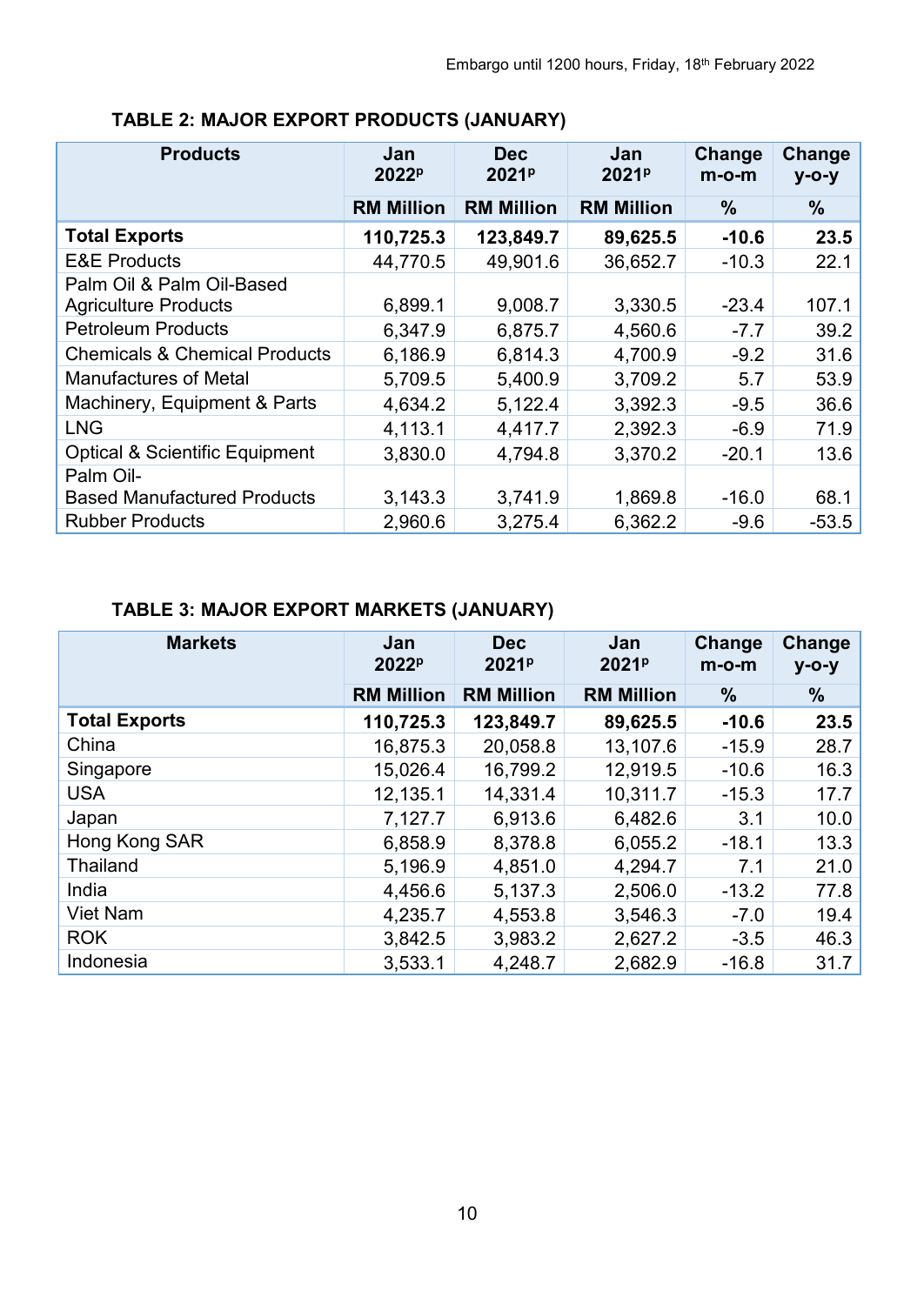| <b>Products</b>                                | Jan<br>2022 <sup>p</sup> | <b>Dec</b><br>2021 <sup>p</sup> | Jan<br>2021 <sup>p</sup> | Change<br>$m$ -o-m | Change<br>$y$ -O- $y$ |
|------------------------------------------------|--------------------------|---------------------------------|--------------------------|--------------------|-----------------------|
|                                                | <b>RM Million</b>        | <b>RM Million</b>               | <b>RM Million</b>        | $\%$               | $\%$                  |
| <b>Total Imports</b>                           | 92,320.9                 | 92,859.1                        | 73,023.0                 | $-0.6$             | 26.4                  |
| <b>E&amp;E Products</b>                        | 30,152.8                 | 30,689.9                        | 23,882.0                 | $-1.8$             | 26.3                  |
| <b>Chemicals &amp; Chemical Products</b>       | 9,791.5                  | 9,179.1                         | 6,724.2                  | 6.7                | 45.6                  |
| Machinery, Equipment & Parts                   | 7,021.1                  | 7,394.9                         | 4,961.9                  | $-5.1$             | 41.5                  |
| <b>Petroleum Products</b>                      | 6,780.4                  | 6,460.9                         | 4,976.1                  | 4.9                | 36.3                  |
| <b>Manufactures of Metal</b>                   | 4,710.4                  | 4,762.7                         | 4,588.0                  | $-1.1$             | 2.7                   |
| Iron & Steel Products                          | 3,218.6                  | 3,652.7                         | 2,203.9                  | $-11.9$            | 46.0                  |
| <b>Transport Equipment</b>                     | 2,800.1                  | 3,190.6                         | 2,381.4                  | $-12.2$            | 17.6                  |
| <b>Processed Food</b>                          | 2,531.5                  | 2,571.7                         | 1,849.5                  | $-1.6$             | 36.9                  |
| <b>Optical &amp; Scientific Equipment</b>      | 2,241.0                  | 2,567.5                         | 1,924.4                  | $-12.7$            | 16.5                  |
| <b>Metalliferous Ores &amp; Metal</b><br>Scrap | 1,930.3                  | 1,469.4                         | 1,059.3                  | 31.4               | 82.2                  |

# **TABLE 4: MAJOR IMPORT PRODUCTS (JANUARY)**

# **TABLE 5: MAJOR IMPORT SOURCES (JANUARY)**

| <b>Sources</b>       | Jan<br>2022 <sup>p</sup> | <b>Dec</b><br>2021 <sup>p</sup> | Jan<br>2021 <sup>p</sup> | Change<br>$m$ -o-m | Change<br>$y$ -O- $y$ |
|----------------------|--------------------------|---------------------------------|--------------------------|--------------------|-----------------------|
|                      | <b>RM Million</b>        | <b>RM Million</b>               | <b>RM Million</b>        | $\%$               | $\%$                  |
| <b>Total Imports</b> | 92,320.9                 | 92,859.1                        | 73,023.0                 | $-0.6$             | 26.4                  |
| China                | 23,116.5                 | 22,055.0                        | 16,794.3                 | 4.8                | 37.6                  |
| Singapore            | 8,794.3                  | 8,859.7                         | 7,234.0                  | $-0.7$             | 21.6                  |
| Taiwan               | 7,244.8                  | 7,484.4                         | 5,666.9                  | $-3.2$             | 27.8                  |
| <b>USA</b>           | 6,373.7                  | 6,797.3                         | 5,623.5                  | $-6.2$             | 13.3                  |
| Japan                | 5,717.5                  | 7,100.7                         | 5,172.8                  | $-19.5$            | 10.5                  |
| <b>ROK</b>           | 4,661.9                  | 4,811.5                         | 3,582.8                  | $-3.1$             | 30.1                  |
| Indonesia            | 4,613.2                  | 6,109.3                         | 3,859.0                  | $-24.5$            | 19.5                  |
| Thailand             | 4,123.1                  | 4,464.3                         | 3,444.2                  | $-7.6$             | 19.7                  |
| India                | 2,856.4                  | 2,353.3                         | 2,078.8                  | 21.4               | 37.4                  |
| <b>Viet Nam</b>      | 2,492.9                  | 2,432.8                         | 1,703.6                  | 2.5                | 46.3                  |

Source: Department of Statistics, Malaysia Tabulated by: MATRADE

Notes:

p - provisional data